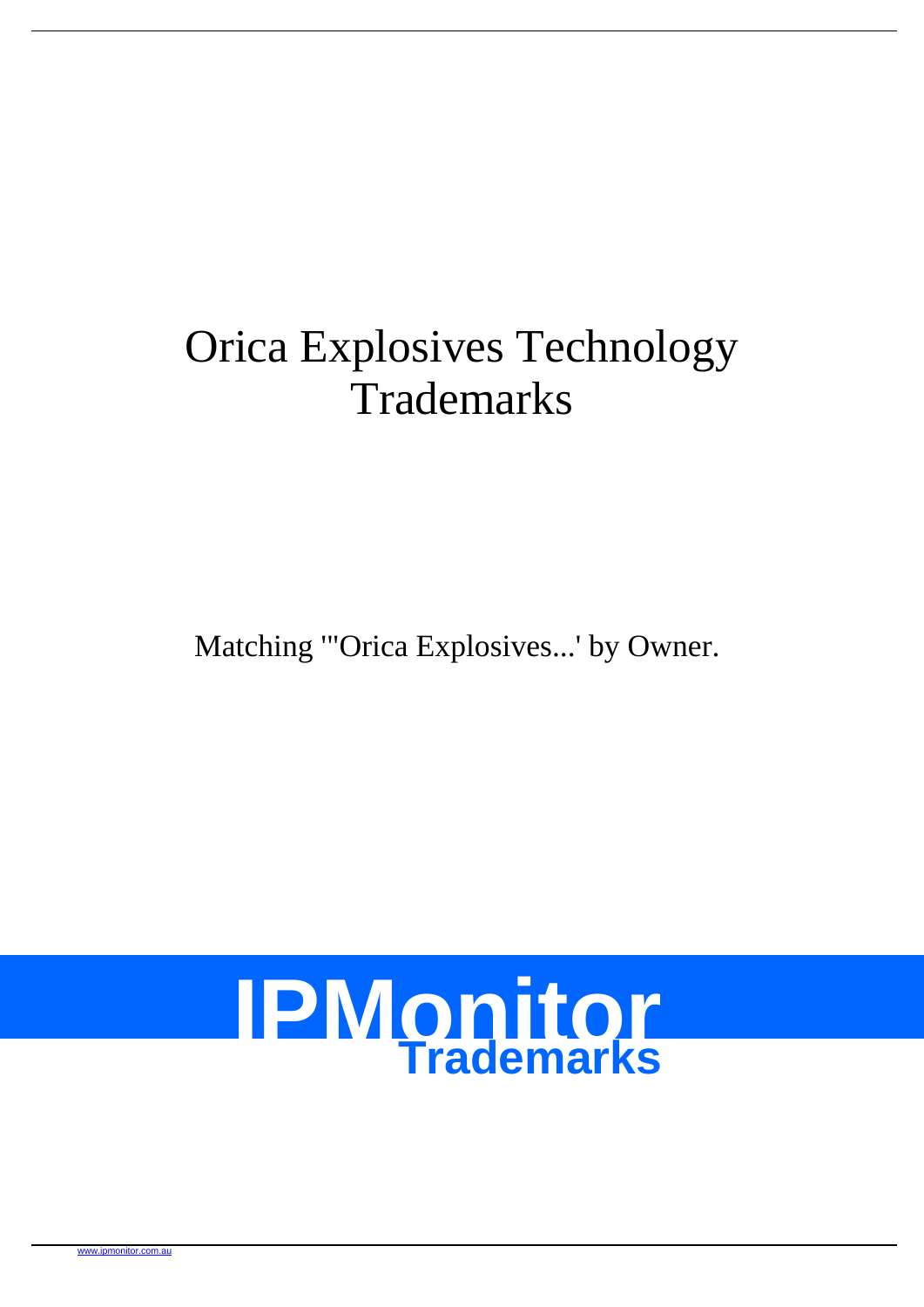## **Contents**

| "Orica Explosives Technology"                      |                             |
|----------------------------------------------------|-----------------------------|
|                                                    |                             |
| General                                            |                             |
| Disclaimer of warranty and limitation of liability |                             |
| Copyright                                          |                             |
| Arhitration                                        |                             |
|                                                    | <b>Terms and Conditions</b> |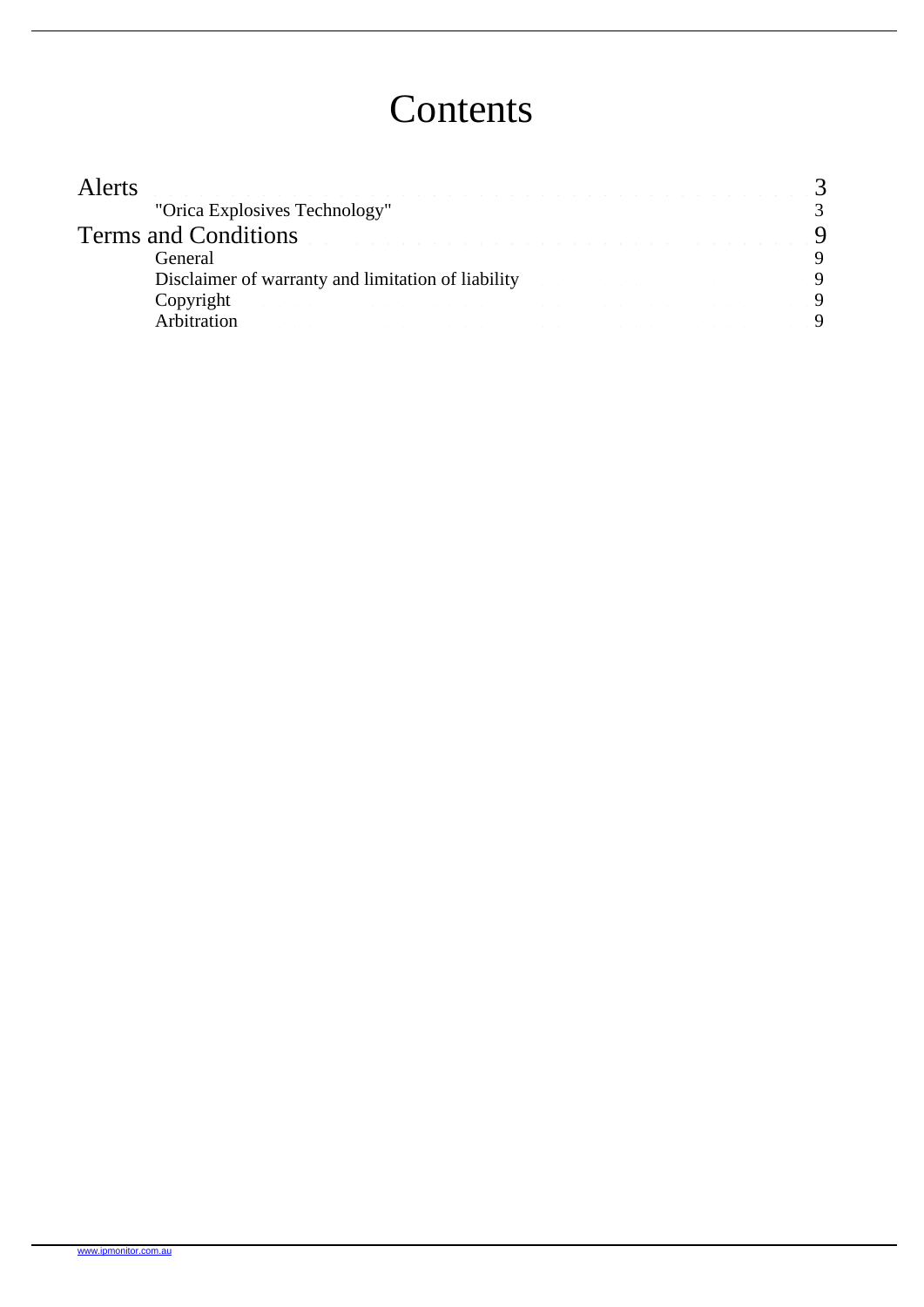### <span id="page-2-0"></span>"Orica Explosives Technology"

132 results matching '"Orica Explosive...' by Owner.

| Number  | Mark                                                       | Owner                                                                                                    |
|---------|------------------------------------------------------------|----------------------------------------------------------------------------------------------------------|
| 390014  | <b>SILINE</b>                                              | Orica Explosives Technology Pty Ltd ACN:<br>075659353 1 Nicholson Street, MELOURNE VIO<br>3000 AUSTRALIA |
| 668090  | <b>ENDURADET</b>                                           | Orica Explosives Technology Pty Ltd ACN:<br>075659353                                                    |
| 631748  | <b>SOLAN</b>                                               | Orica Explosives Technology Pty Ltd ACN:<br>075659353                                                    |
| 631749  | <b>SOLAN</b>                                               | Orica Explosives Technology Pty Ltd ACN:<br>075659353                                                    |
| 1071866 | <b>FLEXIGEL</b>                                            | Orica Explosives Technology Pty Ltd                                                                      |
| 642116  | STEM MASTER ; STEM-MASTER ;<br><b>STEMMASTER</b>           | Orica Explosives Technology Pty Ltd ACN:<br>075659353                                                    |
| 650485  |                                                            | Orica Explosives Technology Pty Ltd ACN:<br>075659353                                                    |
| 650486  |                                                            | Orica Explosives Technology Pty Ltd ACN:<br>075659353                                                    |
| 659204  | <b>POWERSIEVE</b>                                          | Orica Explosives Technology Pty Ltd ACN:<br>075659353                                                    |
| 659205  | <b>POWERSIEVE</b>                                          | Orica Explosives Technology Pty Ltd ACN:<br>075659353                                                    |
| 659994  | <b>IDEX</b>                                                | Orica Explosives Technology Pty Ltd ACN:<br>075659353                                                    |
| 659995  | <b>CPEX</b>                                                | Orica Explosives Technology Pty Ltd ACN:<br>075659353                                                    |
| 659996  | <b>CPEX</b>                                                | Orica Explosives Technology Pty Ltd ACN:<br>075659353                                                    |
| 659998  | <b>POWERFRAG</b>                                           | Orica Explosives Technology Pty Ltd ACN:<br>075659353                                                    |
| 663972  | <b>AMEST</b>                                               | Orica Explosives Technology Pty Ltd ACN:<br>075659353                                                    |
| 518401  | <b>NITROPRIL</b>                                           | Orica Explosives Technology Pty Ltd ACN:<br>075659353                                                    |
| 722499  | <b>HANDIBULK</b><br><b>HANDI BULK</b><br><b>HANDI-BULK</b> | Orica Explosives Technology Pty Ltd ACN:<br>075659353                                                    |
| 1150144 | THE POWER OF PARTNERSHIP                                   | Orica Explosives Technology Pty Ltd                                                                      |
| 105767  | <b>CORDTEX</b>                                             | Orica Explosives Technology Pty Ltd 1 Nicholson<br>Street, MELBOURNE VIC 3000 AUSTRALIA                  |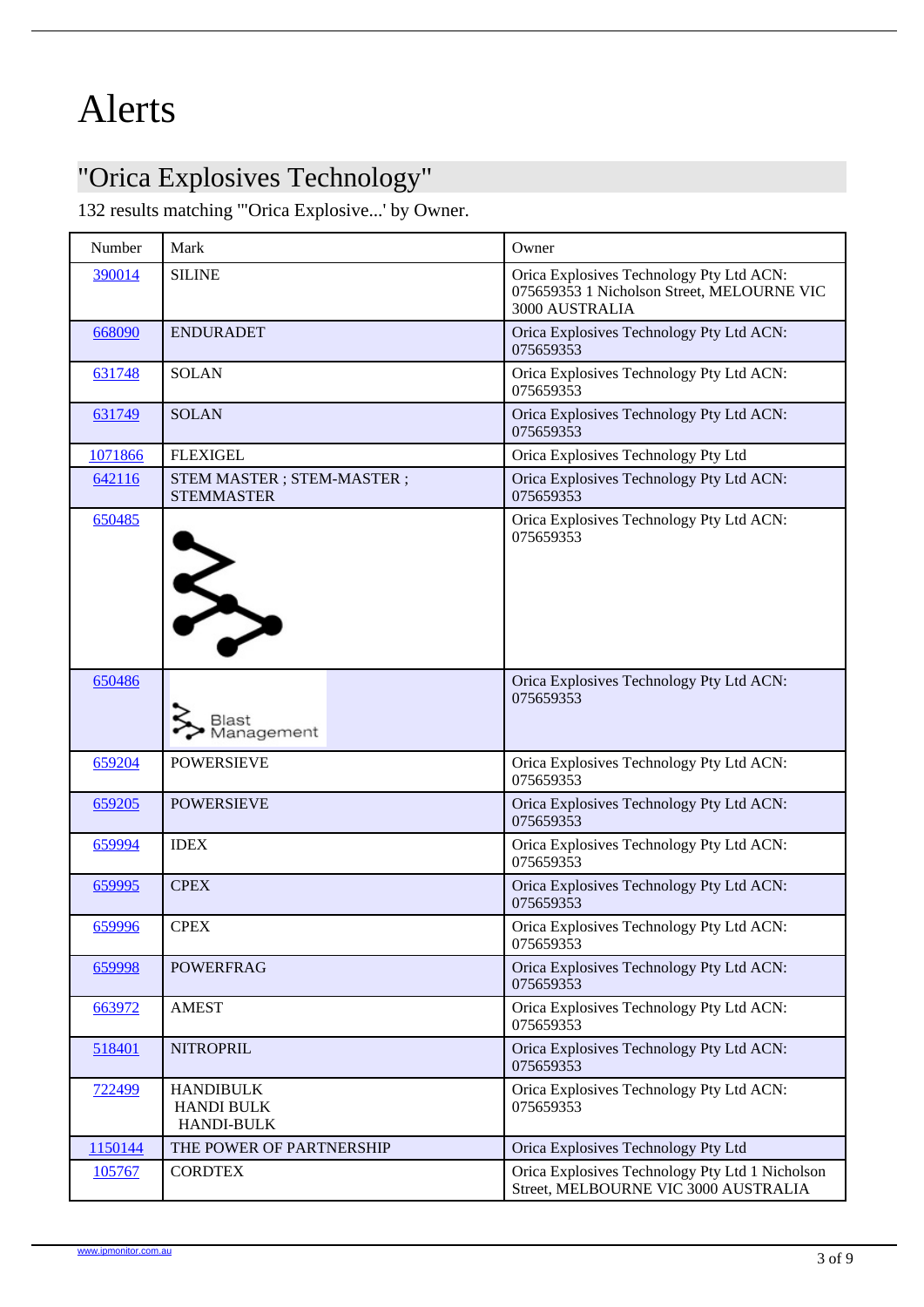| <b>Number</b> | Mark               | Owner                                                                                                    |
|---------------|--------------------|----------------------------------------------------------------------------------------------------------|
| 1172784       | <b>SUBTEK</b>      | Orica Explosives Technology Pty Ltd                                                                      |
| 1175767       | <b>FORTIS</b>      | Orica Explosives Technology Pty Ltd                                                                      |
| 1177469       | <b>FORTEL</b>      | Orica Explosives Technology Pty Ltd ACN/ARBN<br>075 659 353                                              |
| 1177957       | <b>FLEXMASTER</b>  | Orica Explosives Technology Pty Ltd ACN/ARBN<br>075 659 353                                              |
| 1177958       | <b>BULKMASTER</b>  | Orica Explosives Technology Pty Ltd ACN/ARBN<br>075 659 353                                              |
| 1177486       | <b>FORTIS</b>      | Orica Explosives Technology Pty Ltd ACN:<br>075659353                                                    |
| 1177491       | <b>CIVEC</b>       | Orica Explosives Technology Pty Ltd ACN/ARBN<br>075 659 353                                              |
| 1177482       | <b>CENTRA</b>      | Orica Explosives Technology Pty Ltd ACN/ARBN<br>075 659 353                                              |
| 1177478       | <b>SENATEL</b>     | Orica Explosives Technology Pty Ltd ACN/ARBN<br>075 659 353                                              |
| 1177472       | <b>FORTAN</b>      | Orica Explosives Technology Pty Ltd ACN/ARBN<br>075 659 353                                              |
| 740055        | <b>EMAN</b>        | Orica Explosives Technology Pty Ltd ACN:<br>075659353                                                    |
| 742021        | <b>VULCAN</b>      | Orica Explosives Technology Pty Ltd ACN:<br>075659353                                                    |
| 1033209       | <b>STRATABLAST</b> | Orica Explosives Technology Pty Ltd                                                                      |
| 519454        | <b>BACKCUT</b>     | Orica Explosives Technology Pty Ltd ACN:<br>075659353                                                    |
| 722663        | <b>SCALERITE</b>   | Orica Explosives Technology Pty Ltd ACN:<br>075659353                                                    |
| 755192        | <b>MARATHON</b>    | Orica Explosives Technology Pty Ltd ACN:<br>075659353                                                    |
| 755724        | <b>PYROMEX</b>     | Orica Explosives Technology Pty Ltd ACN:<br>075659353                                                    |
| 1220385       |                    | Orica Explosives Technology Pty Ltd ACN/ARBN<br>075 659 353                                              |
| 1223184       | <b>EURODYN</b>     | Orica Explosives Technology Pty Ltd ACN/ARBN<br>075 659 353                                              |
| 478610        | <b>SABREX</b>      | Orica Explosives Technology Pty Ltd ACN:<br>075659353 1 Nicholson Street, MELOURNE VIO<br>3000 AUSTRALIA |
| 305616        | <b>DENSEPRIL</b>   | Orica Explosives Technology Pty Ltd 1 Nicholson<br>Street, MELBOURNE VIC 3000 AUSTRALIA                  |
| 760280        | <b>SMARTDET</b>    | Orica Explosives Technology Pty Ltd ACN:<br>075659353                                                    |
| 730591        | LO-STAT            | Orica Explosives Technology Pty Ltd ACN:<br>075659353                                                    |
| 172901        | <b>HYDROMEX</b>    | Orica Explosives Technology Pty Ltd 1 Nicholson<br>Street, MELBOURNE VIC 3000 AUSTRALIA                  |
| 556384        | <b>IMPACT</b>      | Orica Explosives Technology Pty Ltd ACN:<br>075659353                                                    |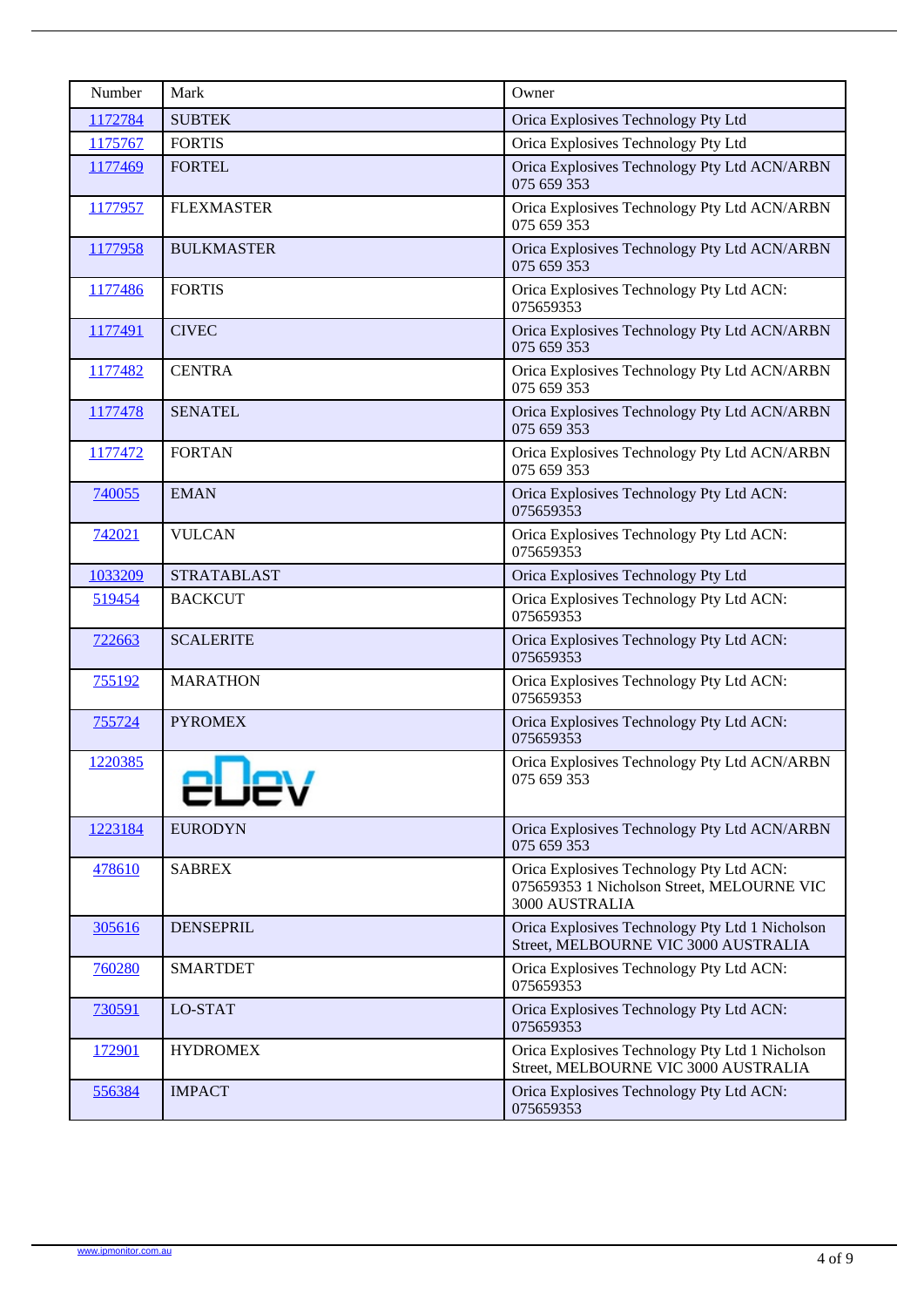| Number  | Mark              | Owner                                                                                                    |
|---------|-------------------|----------------------------------------------------------------------------------------------------------|
| 732089  |                   | Orica Explosives Technology Pty Ltd ACN:<br>075659353                                                    |
| 732091  | <b>SLX 600</b>    | Orica Explosives Technology Pty Ltd ACN:<br>075659353                                                    |
| 732092  | <b>TOTALPRIME</b> | Orica Explosives Technology Pty Ltd ACN:<br>075659353                                                    |
| 732093  | <b>TOTALCORD</b>  | Orica Explosives Technology Pty Ltd ACN:<br>075659353                                                    |
| 732095  | <b>BREAKRITE</b>  | Orica Explosives Technology Pty Ltd ACN:<br>075659353                                                    |
| 732096  | <b>NITREX</b>     | Orica Explosives Technology Pty Ltd ACN:<br>075659353                                                    |
| 732097  | <b>TOTALPRILL</b> | Orica Explosives Technology Pty Ltd ACN:<br>075659353                                                    |
| 732098  | <b>BLASTMAX</b>   | Orica Explosives Technology Pty Ltd ACN:<br>075659353                                                    |
| 732102  | <b>TOTALGEL</b>   | Orica Explosives Technology Pty Ltd ACN:<br>075659353                                                    |
| 557142  |                   | Orica Explosives Technology Pty Ltd ACN:<br>075659353                                                    |
| 557146  |                   | Orica Explosives Technology Pty Ltd ACN:<br>075659353                                                    |
| 759366  | <b>POWERSHEAR</b> | Orica Explosives Technology Pty Ltd ACN:<br>075659353                                                    |
| 733185  | <b>ISIC</b>       | Orica Explosives Technology Pty Ltd ACN:<br>075659353                                                    |
| 444865  | <b>SILINE</b>     | Orica Explosives Technology Pty Ltd ACN:<br>075659353 1 Nicholson Street, MELOURNE VIO<br>3000 AUSTRALIA |
| 1224780 | <b>ANOPRIL</b>    | Orica Explosives Technology Pty Ltd ACN/ARBN<br>075 659 353                                              |
| 175426  | <b>MOLANITE</b>   | Orica Explosives Technology Pty Ltd 1 Nicholson<br>Street, MELBOURNE VIC 3000 AUSTRALIA                  |
| 758862  | CONNECTADET       | Orica Explosives Technology Pty Ltd ACN:<br>075659353                                                    |
| 462988  | <b>MAGNAFRAC</b>  | Orica Explosives Technology Pty Ltd 1 Nicholson<br>Street, MELBOURNE VIC 3000 AUSTRALIA                  |
| 745634  | <b>EAGLE</b>      | Orica Explosives Technology Pty Ltd ACN:<br>075659353                                                    |
| 779004  | <b>TOTAL</b>      | Orica Explosives Technology Pty Ltd ACN:<br>075659353                                                    |
| 760277  | <b>DEVELDET</b>   | Orica Explosives Technology Pty Ltd ACN:<br>075659353                                                    |
| 760278  | <b>UNIFLEX</b>    | Orica Explosives Technology Pty Ltd ACN:<br>075659353                                                    |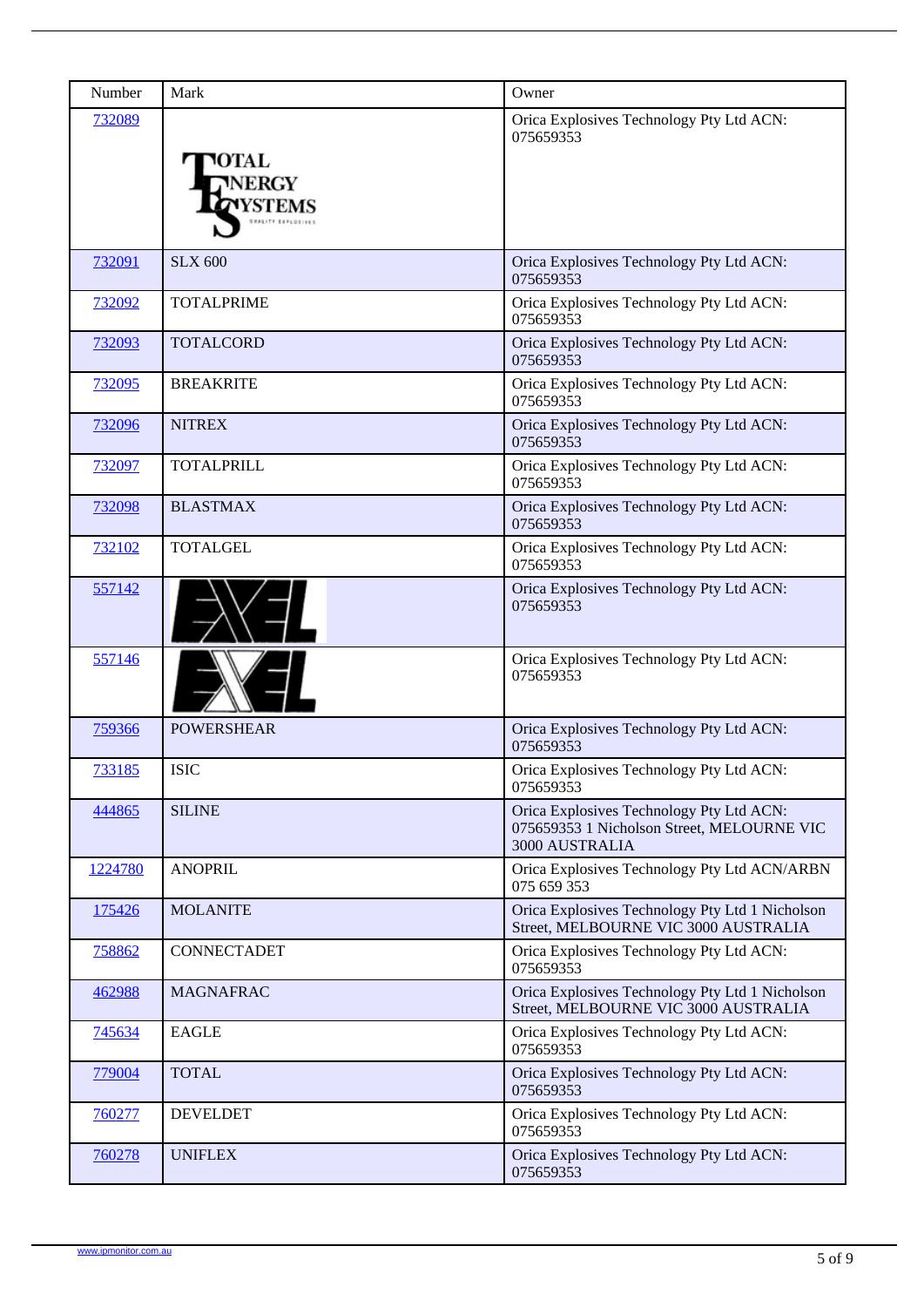| Number  | Mark                                  | Owner                                                                                                    |
|---------|---------------------------------------|----------------------------------------------------------------------------------------------------------|
| 760279  | <b>WINBLAST</b>                       | Orica Explosives Technology Pty Ltd ACN:<br>075659353                                                    |
| 760281  | <b>CONNECTALINE</b>                   | Orica Explosives Technology Pty Ltd ACN:<br>075659353                                                    |
| 760454  | <b>EASYDRIVE ADVANCE</b>              | Orica Explosives Technology Pty Ltd ACN:<br>075659353                                                    |
| 760455  | <b>EASYDRIVE CONTROL</b>              | Orica Explosives Technology Pty Ltd ACN:<br>075659353                                                    |
| 760456  | <b>EASYDRIVE LIFT</b>                 | Orica Explosives Technology Pty Ltd ACN:<br>075659353                                                    |
| 1271443 | <b>EXEL</b>                           | Orica Explosives Technology Pty Ltd ACN/ARBN<br>075 659 353                                              |
| 478416  | <b>MAGNUM</b>                         | Orica Explosives Technology Pty Ltd ACN:<br>075659353 1 Nicholson Street, MELOURNE VIO<br>3000 AUSTRALIA |
| 544941  | <b>EXELPRIME</b>                      | Orica Explosives Technology Pty Ltd ACN:<br>075659353                                                    |
| 556866  | <b>PULSAR</b>                         | Orica Explosives Technology Pty Ltd ACN:<br>075659353                                                    |
| 749483  |                                       | Orica Explosives Technology Pty Ltd ACN:<br>075659353                                                    |
| 764108  | <b>BLACK THUNDER</b>                  | Orica Explosives Technology Pty Ltd ACN:<br>075659353                                                    |
| 479389  | <b>POWERGEL</b>                       | Orica Explosives Technology Pty Ltd ACN:<br>075659353 1 Nicholson Street, MELOURNE VIC<br>3000 AUSTRALIA |
| 783185  | <b>BLASTRAK</b>                       | Orica Explosives Technology Pty Ltd ACN:<br>075659353                                                    |
| 562736  | <b>TRIMEX</b>                         | Orica Explosives Technology Pty Ltd ACN:<br>075659353                                                    |
| 774736  | <b>HI-DRIVE</b>                       | Orica Explosives Technology Pty Ltd ACN:<br>075659353                                                    |
| 580142  | <b>POWER WAVE</b><br><b>POWERWAVE</b> | Orica Explosives Technology Pty Ltd ACN:<br>075659353                                                    |
| 800356  | <b>ECLIPSE</b>                        | Orica Explosives Technology Pty Ltd                                                                      |
| 802252  |                                       | Orica Explosives Technology Pty Ltd ACN:<br>075659353                                                    |
| 1300553 | <b>DIGITAL BENCH</b>                  | Orica Explosives Technology Pty Ltd ACN/ARBN<br>075 659 353                                              |
| 274104  | <b>NETEX</b>                          | Orica Explosives Technology Pty Ltd 1 Nicholson<br>Street, MELBOURNE VIC 3000 AUSTRALIA                  |
| 494080  | <b>NITRODENSE</b>                     | Orica Explosives Technology Pty Ltd ACN:<br>075659353 1 Nicholson Street, MELOURNE VIO<br>3000 AUSTRALIA |
| 494081  | <b>NITROLITE</b>                      | Orica Explosives Technology Pty Ltd ACN:<br>075659353 1 Nicholson Street, MELOURNE VIC<br>3000 AUSTRALIA |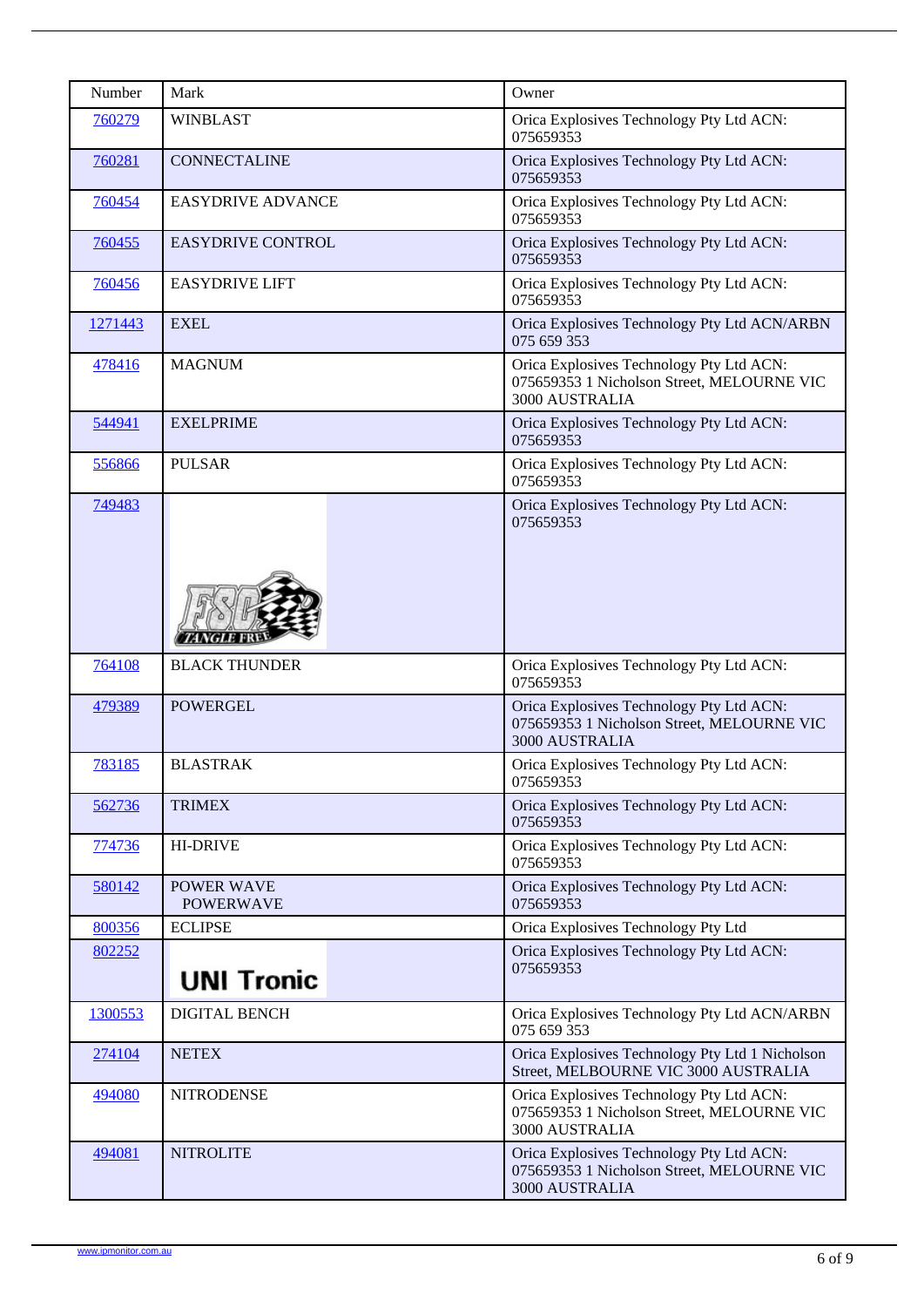| Number        | Mark              | Owner                                                                                                    |
|---------------|-------------------|----------------------------------------------------------------------------------------------------------|
| 804153        | <b>MMU</b>        | Orica Explosives Technology Pty Ltd                                                                      |
| 324531        | <b>TOPAN</b>      | Orica Explosives Technology Pty Ltd ACN:<br>075659353 1 Nicholson Street, MELOURNE VIO<br>3000 AUSTRALIA |
| 812327        | <b>POWERSPLIT</b> | Orica Explosives Technology Pty Ltd                                                                      |
| 813699        | <b>MAGNUM</b>     | Orica Explosives Technology Pty Ltd                                                                      |
| 1312496       | <b>AVTROL</b>     | Orica Explosives Technology Pty Ltd ACN/ARBN<br>075 659 353                                              |
| 326360        | <b>AMEX</b>       | Orica Explosives Technology Pty Ltd ACN:<br>075659353 1 Nicholson Street, MELOURNE VIC<br>3000 AUSTRALIA |
| 326361        | <b>NITROPRIL</b>  | Orica Explosives Technology Pty Ltd ACN:<br>075659353 1 Nicholson Street, MELOURNE VIC<br>3000 AUSTRALIA |
| 326362        | <b>NITROPRIL</b>  | Orica Explosives Technology Pty Ltd ACN:<br>075659353 1 Nicholson Street, MELOURNE VIC<br>3000 AUSTRALIA |
| 326363        | AMEX              | Orica Explosives Technology Pty Ltd ACN:<br>075659353 1 Nicholson Street, MELOURNE VIO<br>3000 AUSTRALIA |
| 575982        | <b>STOPEPRIME</b> | Orica Explosives Technology Pty Ltd ACN:<br>075659353                                                    |
| 277570        | <b>HIGEL</b>      | Orica Explosives Technology Pty Ltd 1 Nicholson<br>Street, MELBOURNE VIC 3000 AUSTRALIA                  |
| 794349        | <b>JUMBOPRIME</b> | Orica Explosives Technology Pty Ltd                                                                      |
| 579887        | <b>POWERLINE</b>  | Orica Explosives Technology Pty Ltd ACN:<br>075659353                                                    |
| 800357        | <b>NOVA</b>       | Orica Explosives Technology Pty Ltd                                                                      |
| 834748        | <b>APEX</b>       | Orica Explosives Technology Pty Ltd                                                                      |
| 606321        | <b>DETLOK</b>     | Orica Explosives Technology Pty Ltd ACN:<br>075659353                                                    |
| 843295        | <b>I-KON</b>      | Orica Explosives Technology Pty Ltd                                                                      |
| <u>844898</u> |                   | Orica Explosives Technology Pty Ltd                                                                      |
| 845073        |                   | Orica Explosives Technology Pty Ltd                                                                      |
| 846389        | <b>IMEX</b>       | Orica Explosives Technology Pty Ltd                                                                      |
| 850590        | <b>SIMEX</b>      | Orica Explosives Technology Pty Ltd                                                                      |
| 283567        | <b>SHEARCORD</b>  | Orica Explosives Technology Pty Ltd 1 Nicholson<br>Street, MELBOURNE VIC 3000 AUSTRALIA                  |
| 816436        | Q-LITE SD         | Orica Explosives Technology Pty Ltd ACN:<br>075659353                                                    |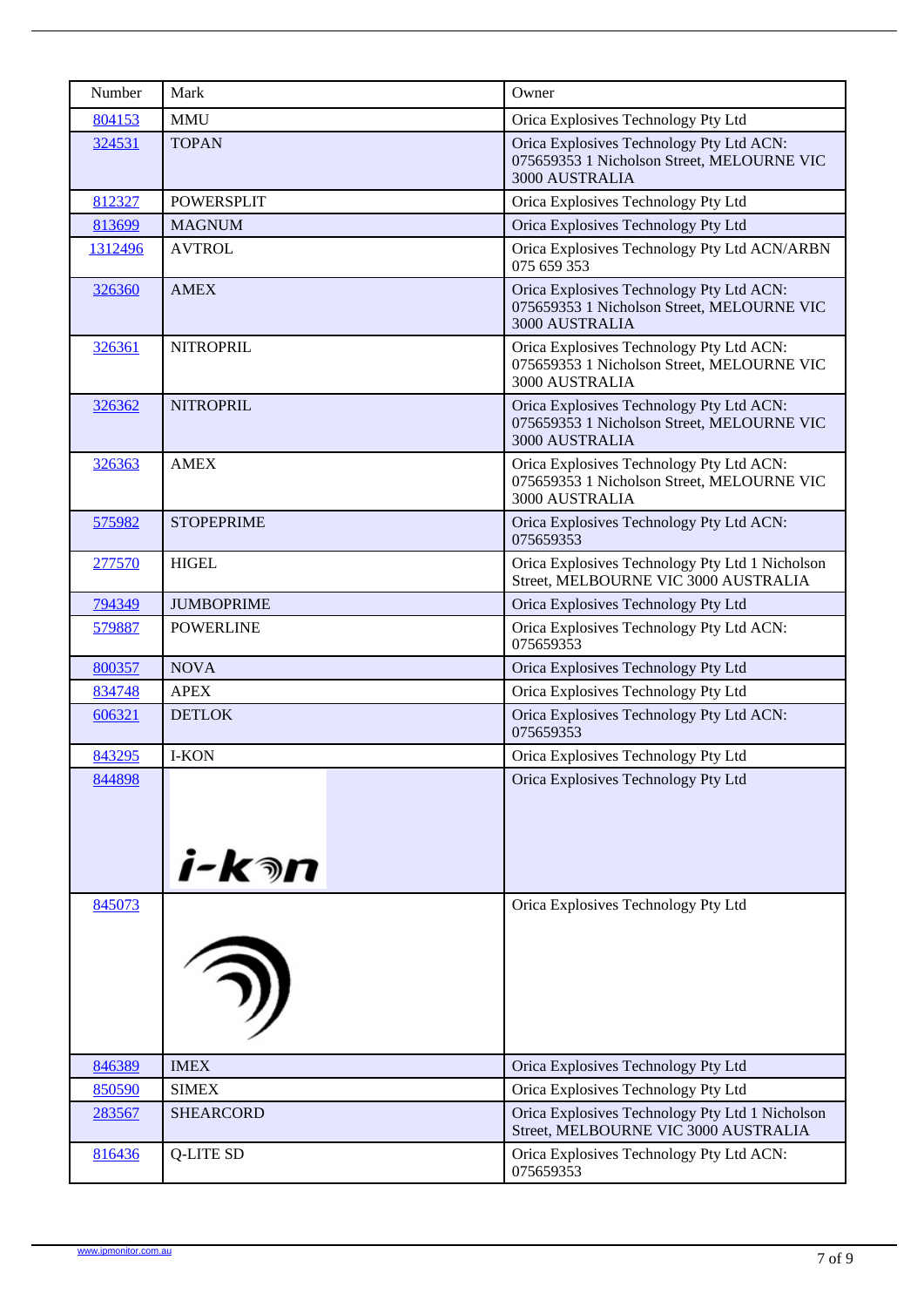| Number  | Mark                          | Owner                                                                                                    |
|---------|-------------------------------|----------------------------------------------------------------------------------------------------------|
| 1244453 | <b>EXAN</b>                   | Orica Explosives Technology Pty Ltd ACN/ARBN<br>075 659 353                                              |
| 613916  | AQUACHARGE                    | Orica Explosives Technology Pty Ltd ACN:<br>075659353                                                    |
| 616079  | <b>COALMASTER</b>             | Orica Explosives Technology Pty Ltd ACN:<br>075659353                                                    |
| 616080  | <b>BULKMASTER</b>             | Orica Explosives Technology Pty Ltd ACN:<br>075659353                                                    |
| 616081  | <b>FLEXMASTER</b>             | Orica Explosives Technology Pty Ltd ACN:<br>075659353                                                    |
| 328510  | <b>LOMEX</b>                  | Orica Explosives Technology Pty Ltd ACN:<br>075659353 1 Nicholson Street, MELOURNE VIO<br>3000 AUSTRALIA |
| 1391283 |                               | Orica Explosives Technology Pty Ltd ACN:<br>075659353                                                    |
| 1391285 |                               | Orica Explosives Technology Pty Ltd ACN:<br>075659353                                                    |
| 1391284 |                               | Orica Explosives Technology Pty Ltd ACN:<br>075659353                                                    |
| 629990  | <b>SHOTPLUS</b>               | Orica Explosives Technology Pty Ltd ACN:<br>075659353                                                    |
| 863862  | <b>DIGITAL ENERGY CONTROL</b> | Orica Explosives Technology Pty Ltd                                                                      |
| 861908  | <b>SHOTPLAN</b>               | Orica Explosives Technology Pty Ltd                                                                      |
| 354373  | <b>NITROPRIL</b>              | Orica Explosives Technology Pty Ltd 1 Nicholson<br>Street, MELBOURNE VIC 3000 AUSTRALIA                  |
| 342554  | <b>MAGNADET</b>               | Orica Explosives Technology Pty Ltd 1 Nicholson<br>Street, MELBOURNE VIC 3000 AUSTRALIA                  |
| 916619  | <b>PENTEX</b>                 | Orica Explosives Technology Pty Ltd                                                                      |
| 1482019 | <b>VISTAN</b>                 | Orica Explosives Technology Pty Ltd ACN:<br>075659353                                                    |
| 1482021 | <b>VISTIS</b>                 | Orica Explosives Technology Pty Ltd ACN:<br>075659353                                                    |
| 642366  | <b>ASIAMASTER</b>             | Orica Explosives Technology Pty Ltd ACN:<br>075659353                                                    |
| 1516251 | <b>UNI TRONIC</b>             | Orica Explosives Technology Pty Ltd ACN:<br>075659353                                                    |
| 1516246 | <b>EDEV</b>                   | Orica Explosives Technology Pty Ltd ACN:<br>075659353                                                    |
| 1512137 |                               | Orica Explosives Technology Pty Ltd ACN/<br>ARBN 075 659 353                                             |